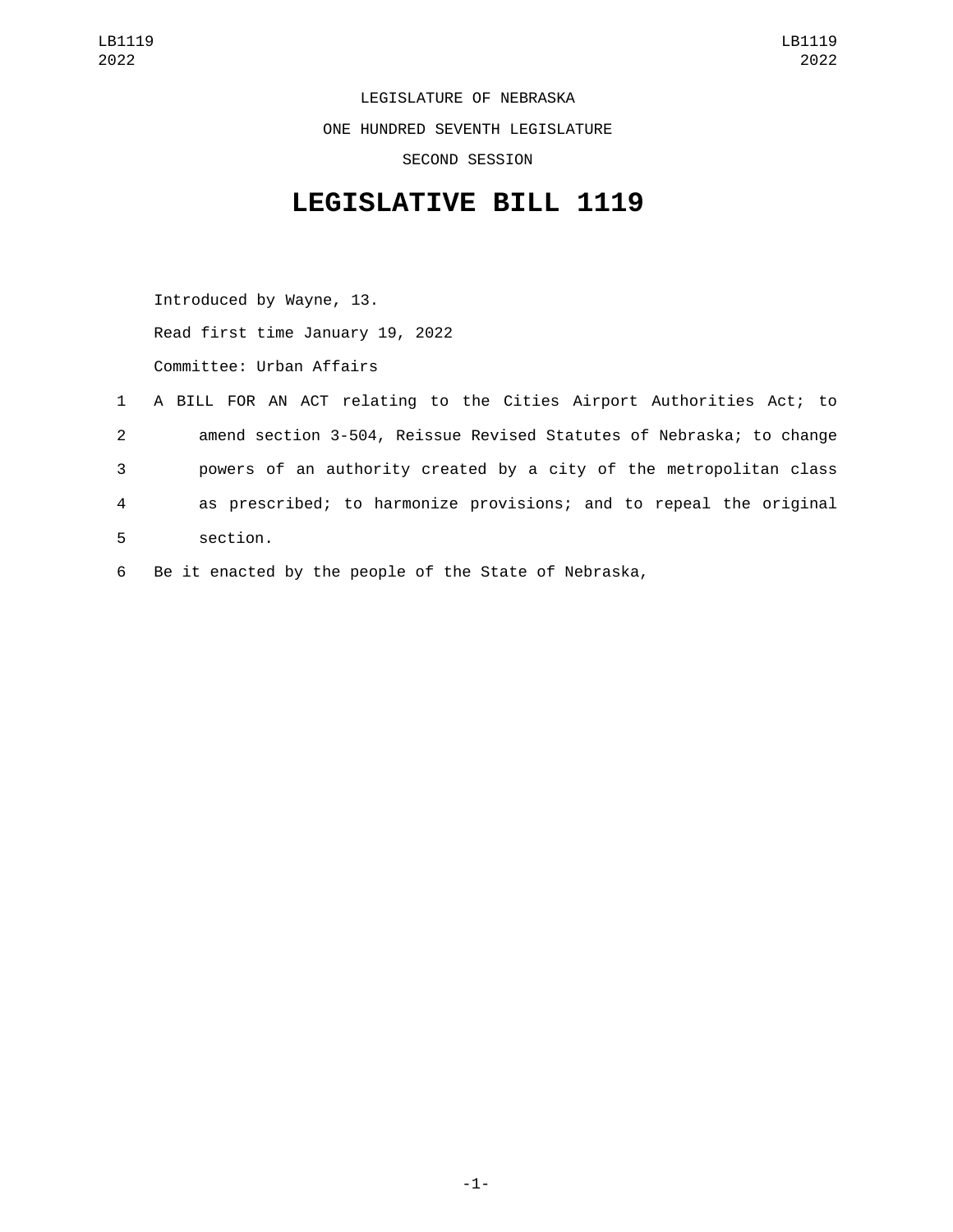1 Section 1. Section 3-504, Reissue Revised Statutes of Nebraska, is 2 amended to read:

3 3-504 Any authority established under the Cities Airport Authorities 4 Act shall have the power to:

 $5$  (1) Sue  $\overline{10}$  sue and be sued;

6 (2) Have To have a seal and alter the same at pleasure;

7 (3) Acquire To acquire, hold, and dispose of personal property for 8 its corporate purposes;

 (4) Acquire To acquire in the name of the city, by purchase or condemnation, real property or rights or easements in such property 11 therein necessary or convenient for its corporate purposes and, except (a) as may otherwise be provided in the Cities Airport Authorities Act 13 act and (b) that if property is to be acquired outside the extraterritorial zoning jurisdiction of the city when such city is a city of the metropolitan class, approval must be obtained from the county board of the county where the property is located before the right of 17 eminent domain may be exercised, to use such right the same so long as its corporate existence continues. Such power shall not be exercised by 19 authorities of cities of the primary class, first class, and second class 20 <del>classes</del> and of villages created after September 2, 1973, without further approval until such time as at least three members of the authority have been elected. If the exercise of such power is necessary while three or more appointed members remain on the authority of cities of the primary 24 class, first class, and second class elasses and of villages, the appointing body shall approve all proceedings under this subdivision;

 (5) Make To make bylaws for the management and regulation of its 27 affairs and, subject to agreements with bondholders, to make rules and regulations for the use of projects and the establishment and collection of rentals, fees, and all other charges for services or commodities sold, 30 furnished, or supplied by such authority, except that no authority created by a city of the metropolitan class shall make rules and

-2-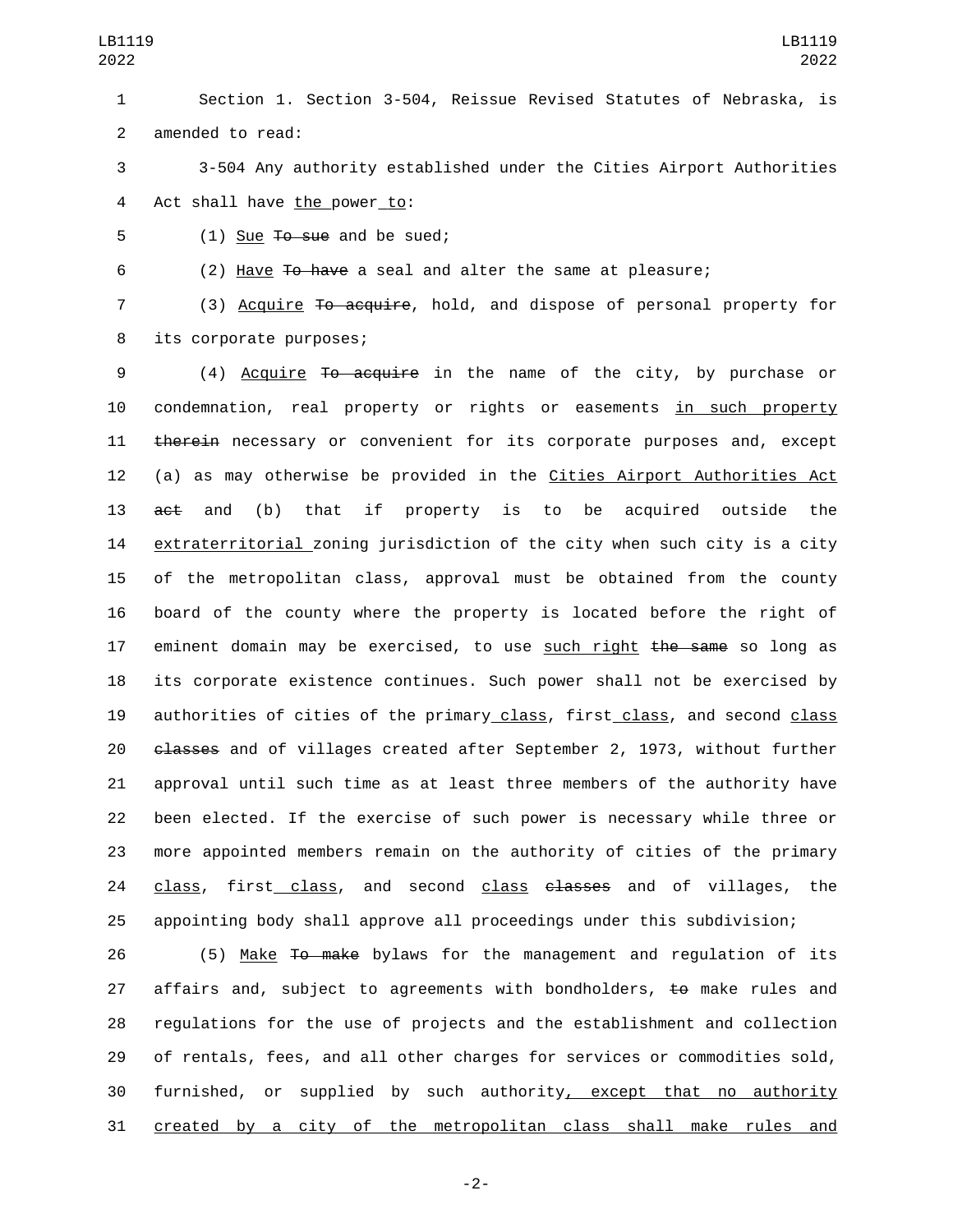regulations that allow any rentals, fees, or other charges established and collected by the authority to be assessed as a percentage of gross receipts. Any person violating such rules and regulations shall be guilty 4 of a Class III misdemeanor;

 (6) With the consent of the city, to use the services of agents, employees, and facilities of the city, for which the authority may reimburse the city a proper proportion of the compensation or cost of 8 such services thereof, and also to use the services of the city attorney 9 as legal advisor to the authority;

10 (7) Appoint To appoint officers, agents, and employees and fix their 11 compensation;

 (8) Make To make contracts, leases, and all other instruments necessary or convenient to the corporate purposes of the authority;

14 (9) Design <del>To design</del>, construct, maintain, operate, improve, and reconstruct, so long as its corporate existence continues, such projects as are necessary and convenient to the maintenance and development of aviation services to and for the city in which such authority is established, including landing fields, heliports, hangars, shops, passenger and freight terminals, control towers, and all facilities 20 necessary or convenient in connection with any such project,  $\pm \theta$  contract 21 for the construction, operation, or maintenance of any parts thereof or 22 for services to be performed on such project thereon, and to rent parts 23 of thereof and grant concessions on such project thereon, all on such terms and conditions as the authority may determine. This subdivision shall not be construed to affect the obligation of a lessee to pay taxes if taxes are due under sections 77-202, 77-202.11, and 77-202.12;

27 (10) Include <del>To include</del> in such project, subject to zoning restrictions, space and facilities for any or all of the following: Public recreation; business, trade, or other exhibitions; sporting or athletic events; public meetings; conventions; and all other kinds of assemblages and, in order to obtain additional revenue, space and

-3-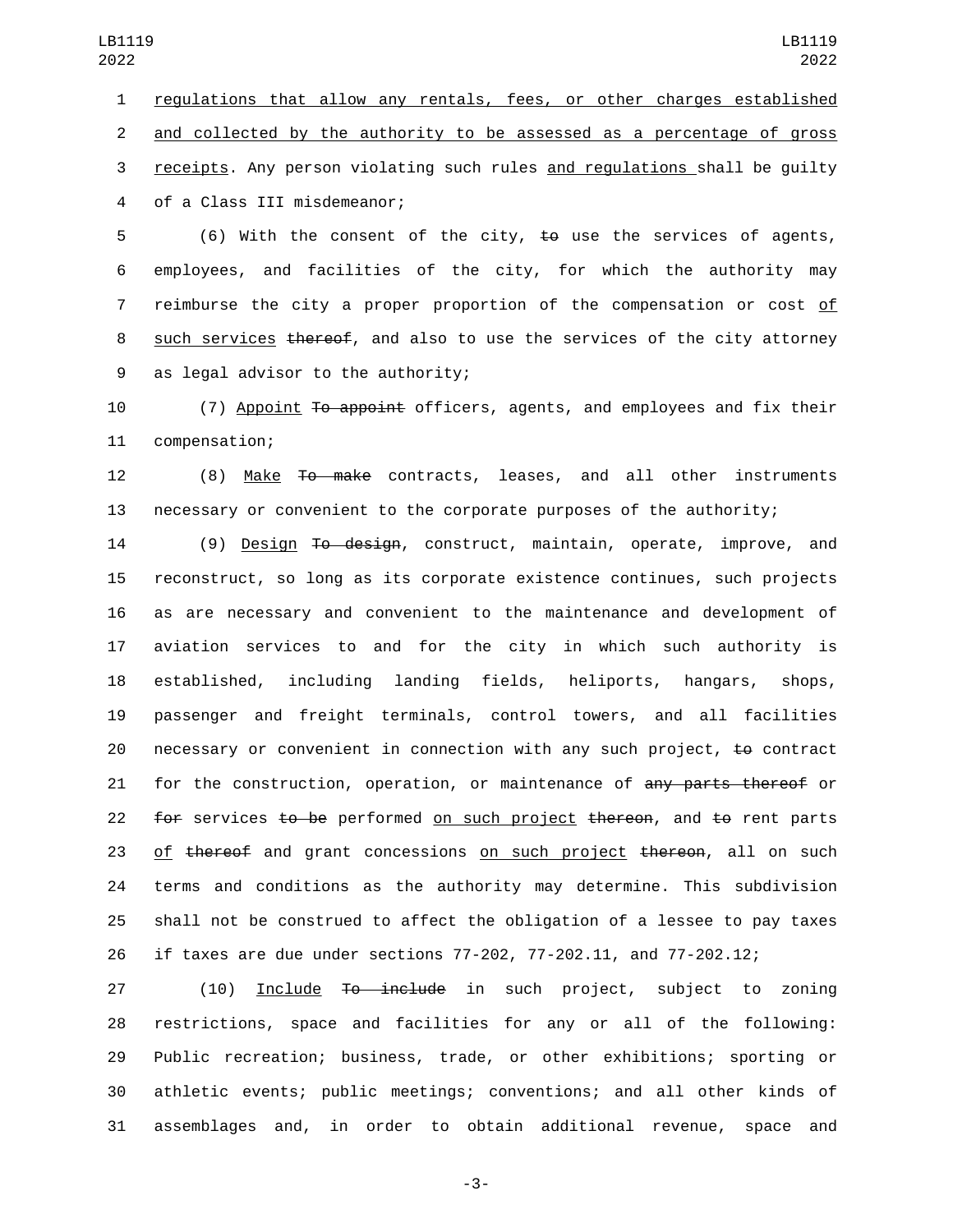facilities for business and commercial purposes. Whenever the authority deems it to be in the public interest, the authority may lease any such 3 project or any part or parts of such project thereof or contract for the 4 management and operation of such project thereof or any part or parts of 5 such project thereof. Any such lease or contract may be for such period of years as the authority shall determine. This subdivision shall not be construed to affect the obligation of a lessee to pay taxes if taxes are due under sections 77-202, 77-202.11, and 77-202.12;

9 (11) Charge To charge fees, rentals, and all other charges for the use of projects under the jurisdiction of such authority subject to and 11 in accordance with any agreement such agreement with bondholders, except that no such fees, rentals, or other charges shall be charged by any authority created by a city of the metropolitan class based on a 14 percentage of gross receipts as may be made as hereinafter provided. Subject to contracts with bondholders, all fees, rentals, charges, and other revenue derived from any project shall be applied to the payment of operating, administration, and other necessary expenses of the authority properly chargeable to such project and to the payment of the interest on and principal of bonds or for making sinking-fund payments therefor. Subject to contracts with bondholders, the authority may treat one or more projects as a single enterprise with respect to revenue, expenses, the issuance of bonds, maintenance, operation, or other purposes;

23 (12) Certify To certify annually to the governing body of the city the amount of tax to be levied for airport purposes which the authority requires under its adopted budget statement to be received from taxation, not to exceed three and five-tenths cents on each one hundred dollars of taxable valuation of all the taxable property in such city subject to section 77-3443. The governing body may levy and collect the taxes so certified at the same time and in the same manner as other taxes are levied and collected, and the proceeds of such taxes when due and as collected shall be set aside and deposited in the special account or

-4-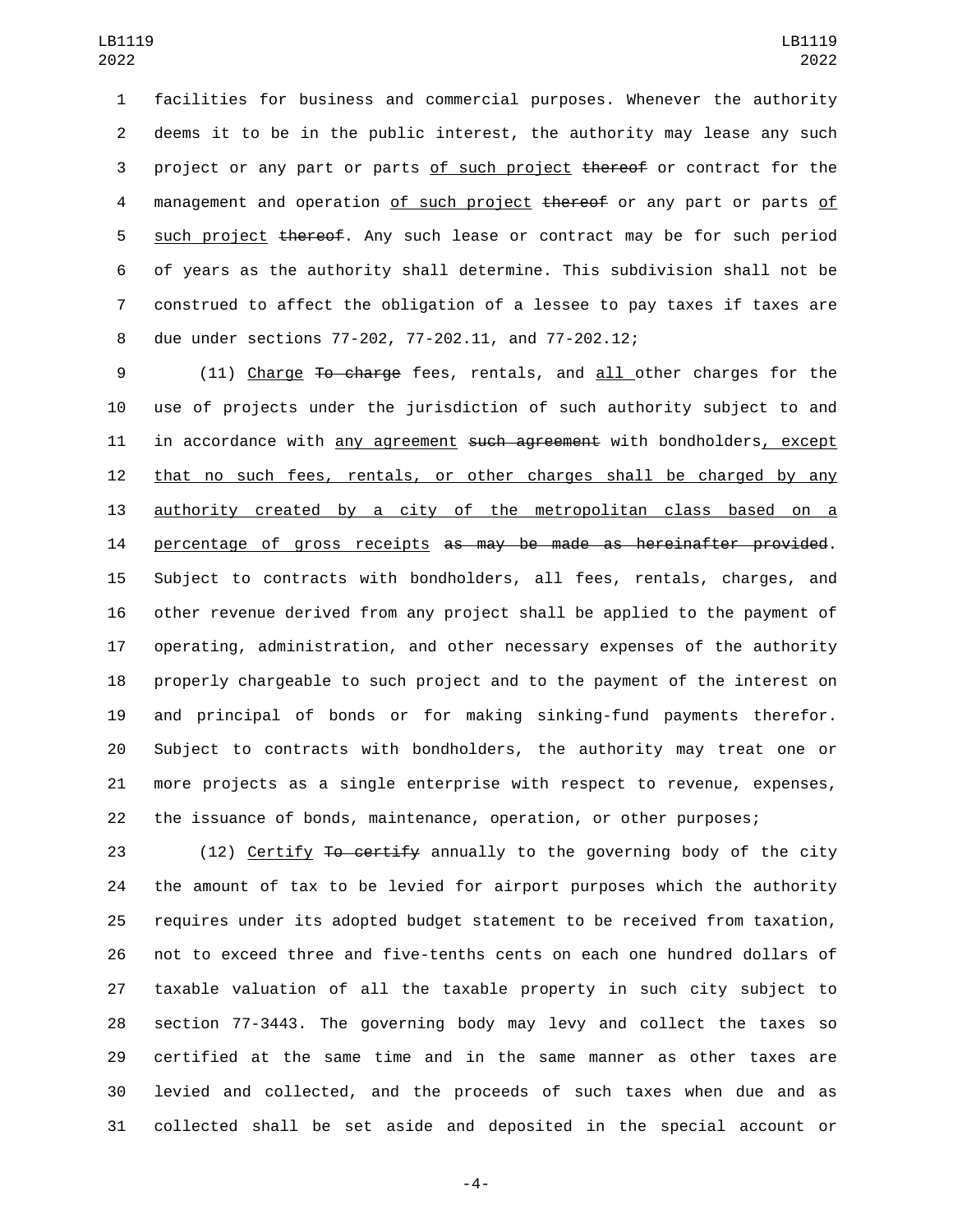accounts in which other revenue of the authority is deposited. An authority in a city of the first class, or a city of the second class, or a village shall have power to certify annually to the governing body of such a city or village an additional amount of tax to be levied for airport purposes, not to exceed three and five-tenths cents on each one hundred dollars of taxable value, to be levied, collected, set aside, and deposited as specified in this subdivision, and if negotiable bonds of the authority are thereafter issued, this power shall continue until such bonds are paid in full. When such additional amount of tax is first certified, the governing body may then require, but not thereafter, approval of the same by a majority vote of the governing body or by a majority vote of the electors voting on the same at a general or special election. The additional levy shall be subject to section 77-3443. This The provisions of this subdivision shall not apply to cities of the 15 metropolitan class;

16 (13) Construct To construct and maintain under, along, over, or 17 across a project, telephone, telegraph, or electric wires and cables, 18 fuel lines, gas mains, water mains, and other mechanical equipment not 19 inconsistent with the appropriate use of such project,  $t_{\theta}$  contract for 20 such construction, and  $\pm\Theta$  lease the right to construct and use such 21 wires, cables, lines, mains, and other equipment  $t$ he same, or  $t<sub>9</sub>$  use such 22 wires, cables, lines, mains, and other equipment the same on such terms 23 for such periods of time and for such consideration as the authority 24 shall determine;

25 (14) Accept To accept grants, loans, or contributions from the 26 United States, the State of Nebraska, any agency or instrumentality of 27 either of them, or the city in which such authority is established and  $\pm \omega$ 28 expend the proceeds of such grants, loans, or contributions thereof for 29 any corporate purposes;

30 (15) Incur T<del>o incur</del> debt and issue negotiable bonds and to provide 31 for the rights of the holders of such bonds thereof;

-5-